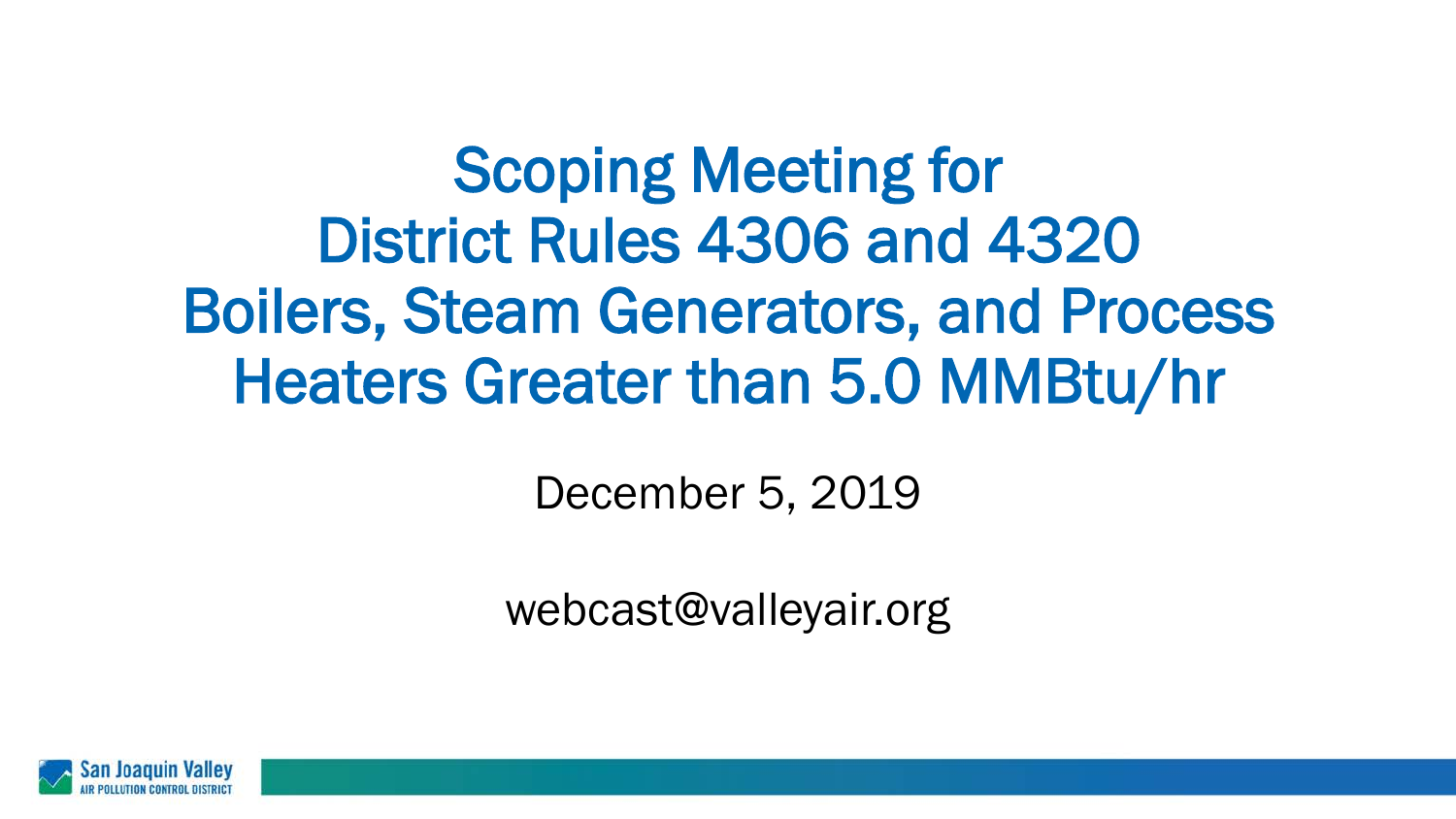# Rule 4306 and Rule 4320 Overview

- These rules apply to any gaseous fuel- or liquid fuelfired boiler, steam generator, or process heater with a total rated heat input greater than 5 MMBtu per hour
- Boilers are external combustion equipment used to produce hot water or steam
- Process heaters are combustion equipment that transfer heat from combustion gases to liquid or gas process streams



• Steam generators are external combustion equipment that convert water to steam; most commonly used in thermally enhanced crude oil production

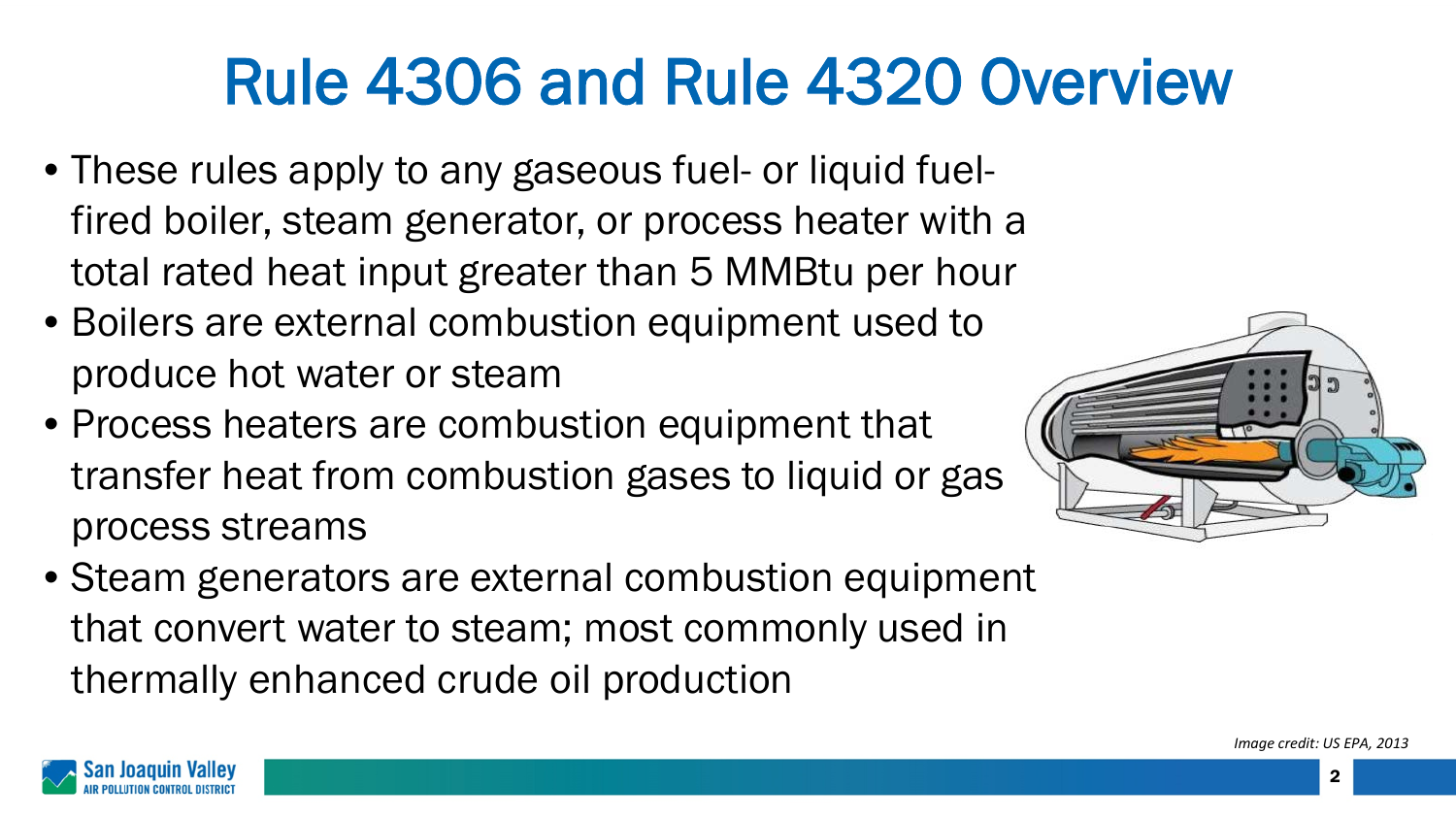## Where do Boilers, Steam Generators, and Process Heaters Operate?

- These units are used at the following facility types in the Valley:
	- –Oil and gas production facilities
	- –Petroleum refineries
	- –Food processing operations
	- –Schools, Universities
	- –Correctional facilities
	- –Hospitals
	- –Livestock husbandry operations (dairies, cattle feedlots, etc.)
	- –Electrical utilities
	- –Manufacture and industrial facilities

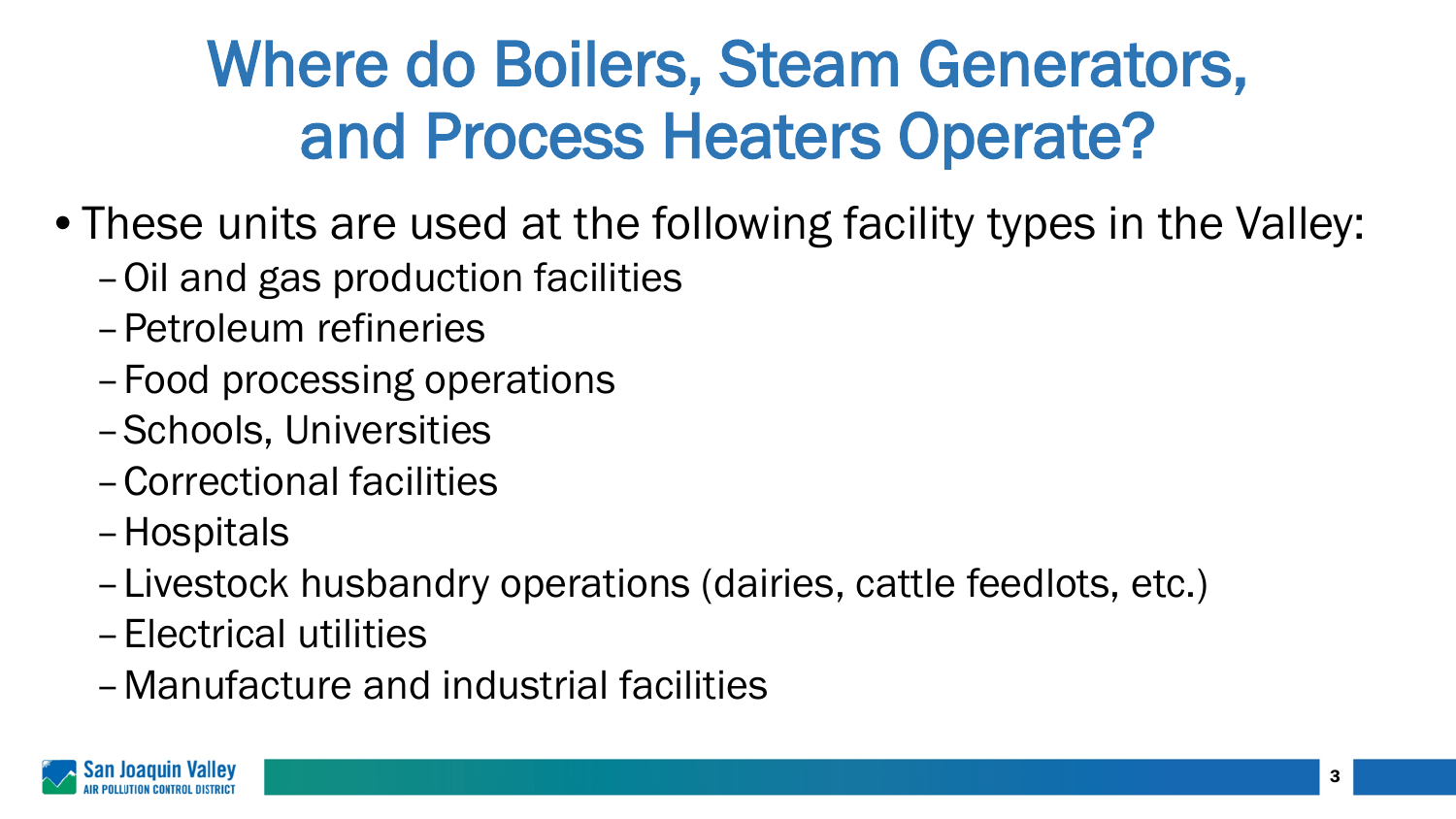# Current Rule 4306 and Rule 4320 Requirements

- Rule 4306 establishes specific NOx limits for many categories of boiler/steam generator/process heater units
	- –NOx limits must be met in order to legally operate in the District
	- –Facilities generally control emissions from these sources through combustion modification or exhaust gas treatment
- Rule 4320 establishes more strict NOx limits for units in this source category. Operators are given three options to comply: –Meet the specified emission limits, or
	- –Pay an emissions fee annually to the District, or
	- Comply with the low-use provision (fuel limit of  $\leq$  1.8 billion Btu/yr)
- Through these rules, NOx emissions from these sources already reduced by 96%

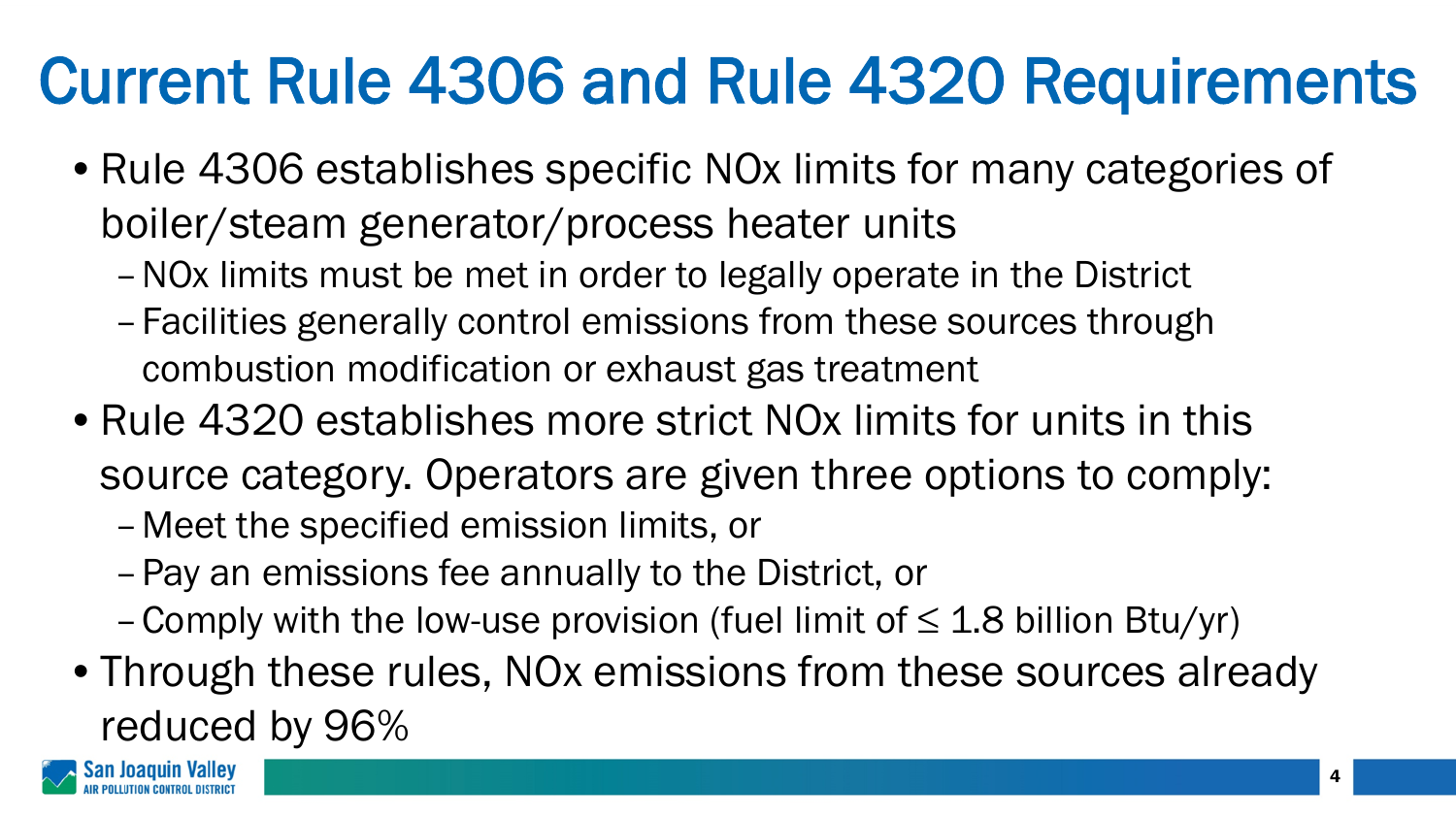#### Boilers, Steam Generators, and Process Heaters > 5 MMBtu/hr Emissions Inventory (tons per day)

| <b>Annual Average</b> |      |      |                                                |      |           |      |      |  |
|-----------------------|------|------|------------------------------------------------|------|-----------|------|------|--|
| Year                  |      |      | 2013   2017   2019   2020   2022   2023   2024 |      |           |      |      |  |
| <b>PM2.5</b>          |      |      | $1.24$ $1.15$ $1.12$ $1.10$                    |      | 1.06 1.04 |      | 1.02 |  |
| <b>NOx</b>            | 1.80 | 1.47 | 1.39                                           | 1.35 | 1.26      | 1.22 | 1.18 |  |

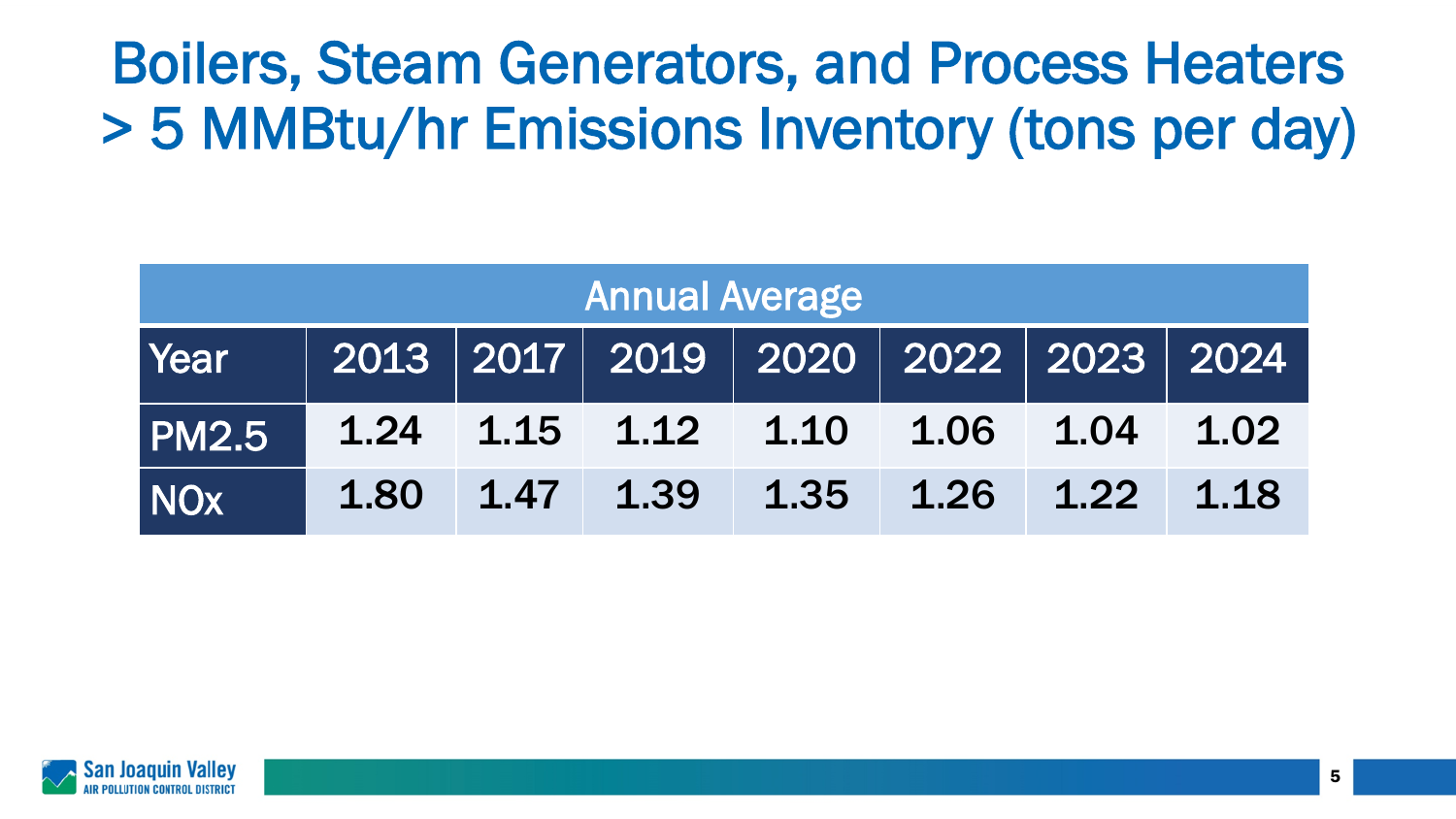### Additional Emission Reductions Needed

- Valley's challenges in meeting federal air quality standards unmatched due to unique geography, meteorology, and topography
- Substantial emission reductions needed to achieve PM2.5 standards – need to go beyond already strict limits
- Commitment in *2018 PM2.5 Plan* to evaluate further emissions reduction opportunities from sources including boilers, steam generators, and process heaters
	- –Reduce NOx emissions by lowering the NOx emission limits and lowering the more stringent Advanced Emission Reduction Option (AERO) limit for specific classes and categories of units

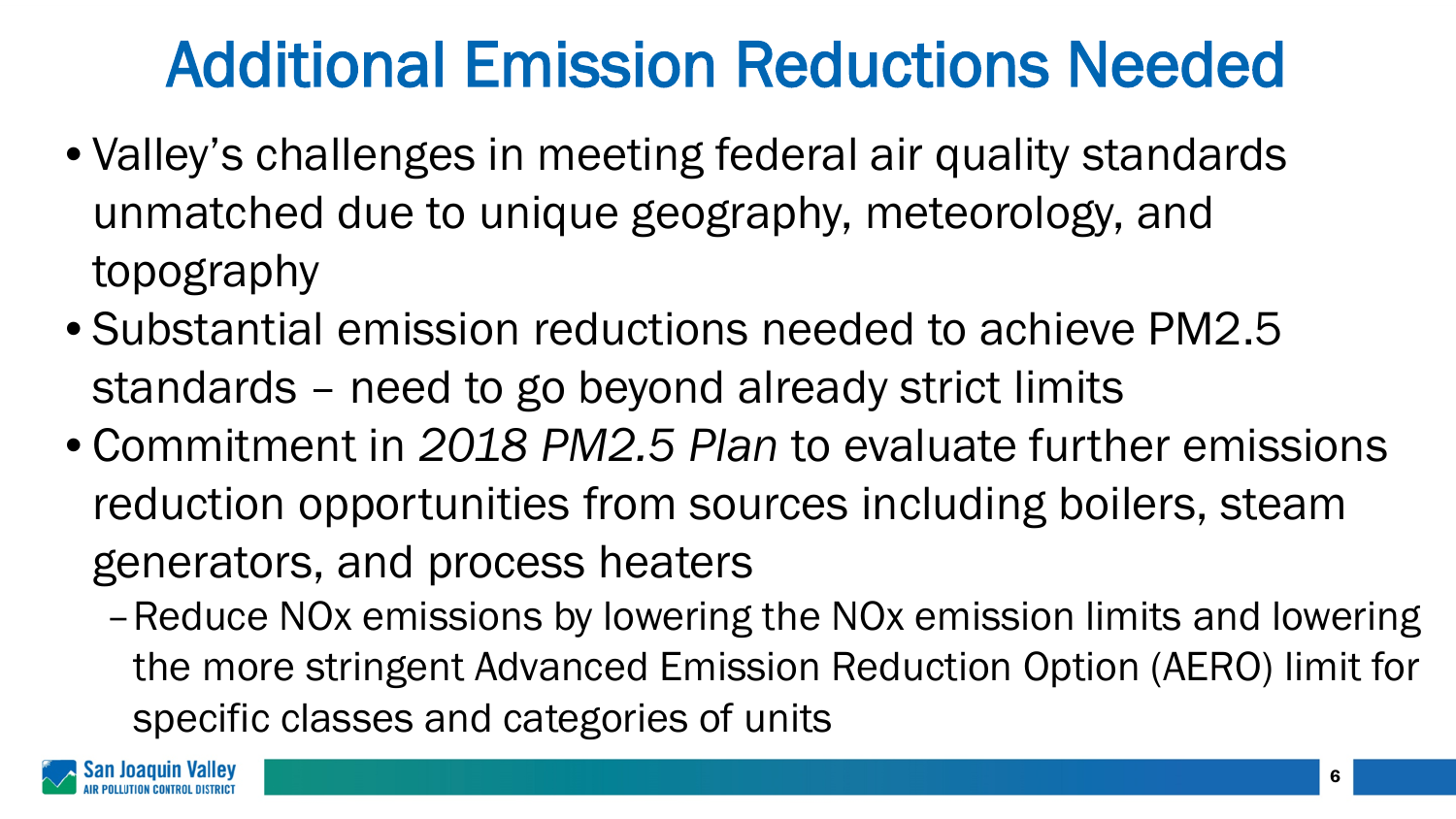# Potential Emission Reduction Opportunities

- Boilers and process heaters > 5.0 MMBtu/hr to ≤ 20 MMBtu/hr
	- Lower current emissions limitations of 6 ppmv (enhanced) and 9 ppmv (standard) to a new limitation as low as 2.5 ppmv, with Advanced Emission Reduction Option to allow for advanced technology development and deployment
- Boilers and process heaters > 20 MMBtu/hr
	- Lower current emissions limitations of 5 ppmv (enhanced) and 7 ppmv (standard) to a new limitation as low as 2 ppmv, with Advanced Emission Reduction Option to allow for advanced technology development and deployment
- Oil field steam generators > 5.0 MMBtu/hr to ≤ 20 MMBtu/hr
	- Lower current emissions limitations of 6 ppmv (enhanced) and 9 ppmv (standard) to a new limitation as low as 3.5 ppmv, with Advanced Emission Reduction Option to allow for advanced technology development and deployment

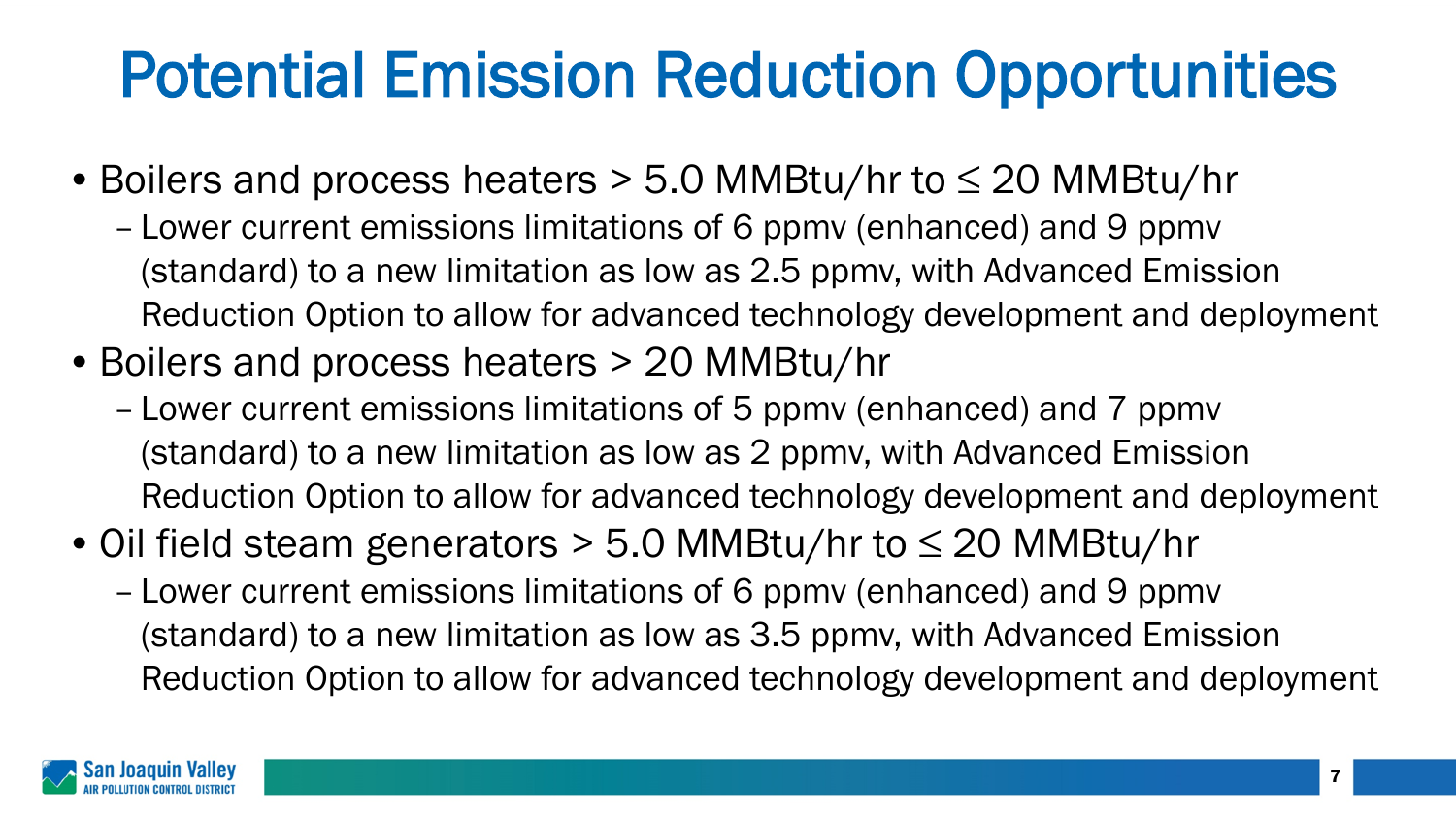## Potential Emission Reduction Opportunities (cont'd)

- Oil field steam generators > 20 MMBtu/hr
	- Lower current emissions limitations of 5 ppmv (enhanced) and 7 ppmv (standard) to a new limitation as low as 2 ppmv, with Advanced Emission Reduction Option to allow for advanced technology development and deployment
- Oil field steam generators < 50% PUC quality gas
	- Lower current emissions limitations of 12 ppmv (enhanced initial) and 9 ppmv (enhanced final) to a new limitation as low as 3.5 ppmv, with Advanced Emission Reduction Option to allow for advanced technology development and deployment
- Petroleum refinery boilers/process heaters  $>$  5.0 MMBtu/hr to  $\leq$  20 MMBtu/hr
	- Lower current emissions limitations of 9 ppmv to a new limitation as low as 3 ppmv, with Advanced Emission Reduction Option to allow for advanced technology development and deployment

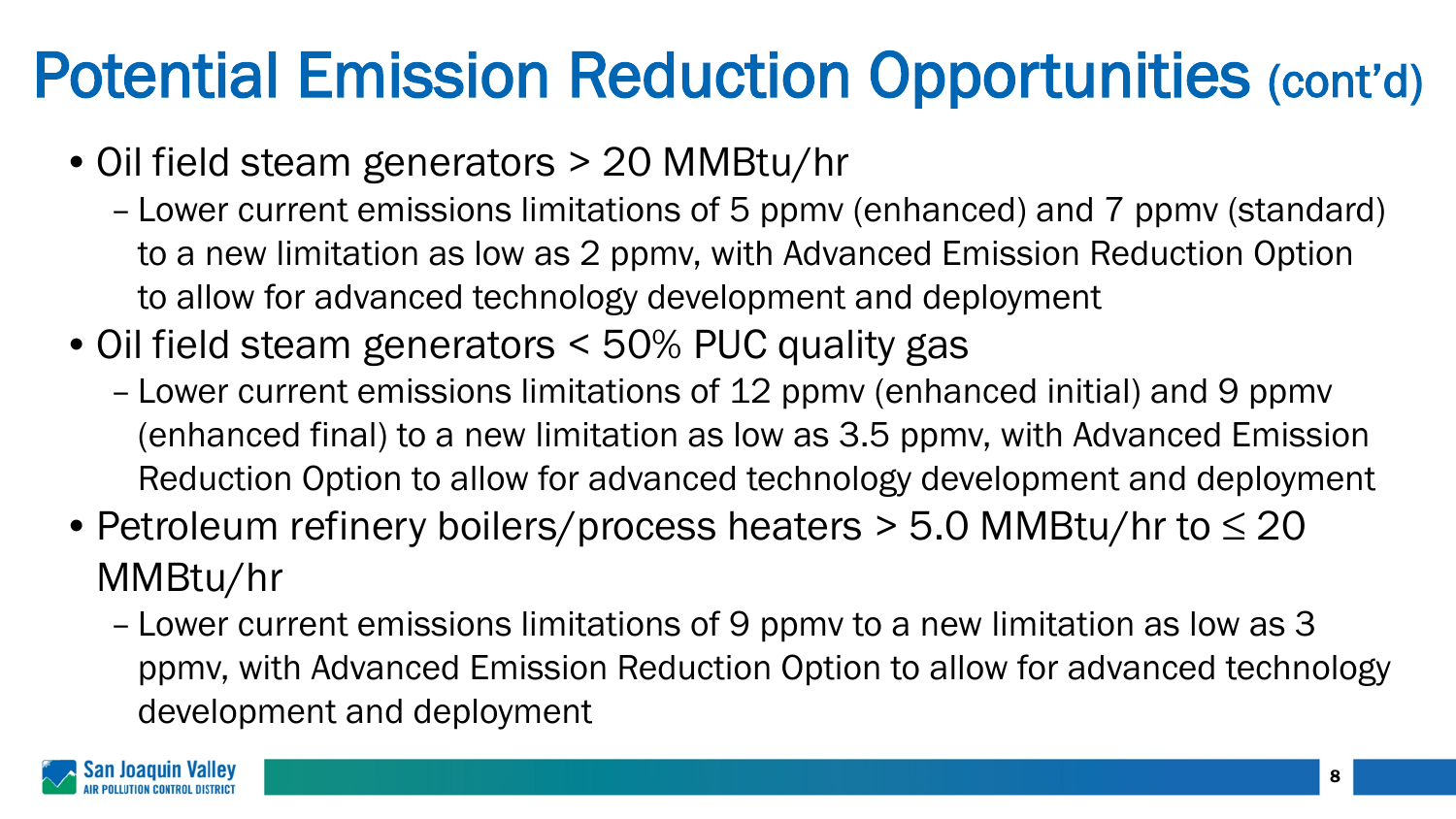### Potential Emission Reduction Opportunities (cont'd)

- Petroleum refinery boilers/process heaters > 20 to ≤ 110 MMBtu/hr
	- Lower current emissions limitations of 6 ppmv to a new limitation as low as 3 ppmv, with Advanced Emission Reduction Option to allow for advanced technology development and deployment
- Petroleum refinery boilers/process heaters > 110 MMBtu/hr
	- Lower current emissions limitations of 5 ppmv to a new limitation as low as 3 ppmv, with Advanced Emission Reduction Option to allow for advanced technology development and deployment
- Petroleum refinery boilers/process heaters < 50% PUC quality gas
	- Lower current emissions limitations of 9 ppmv to a new limitation as low as 3 ppmv, with Advanced Emission Reduction Option to allow for advanced technology development and deployment

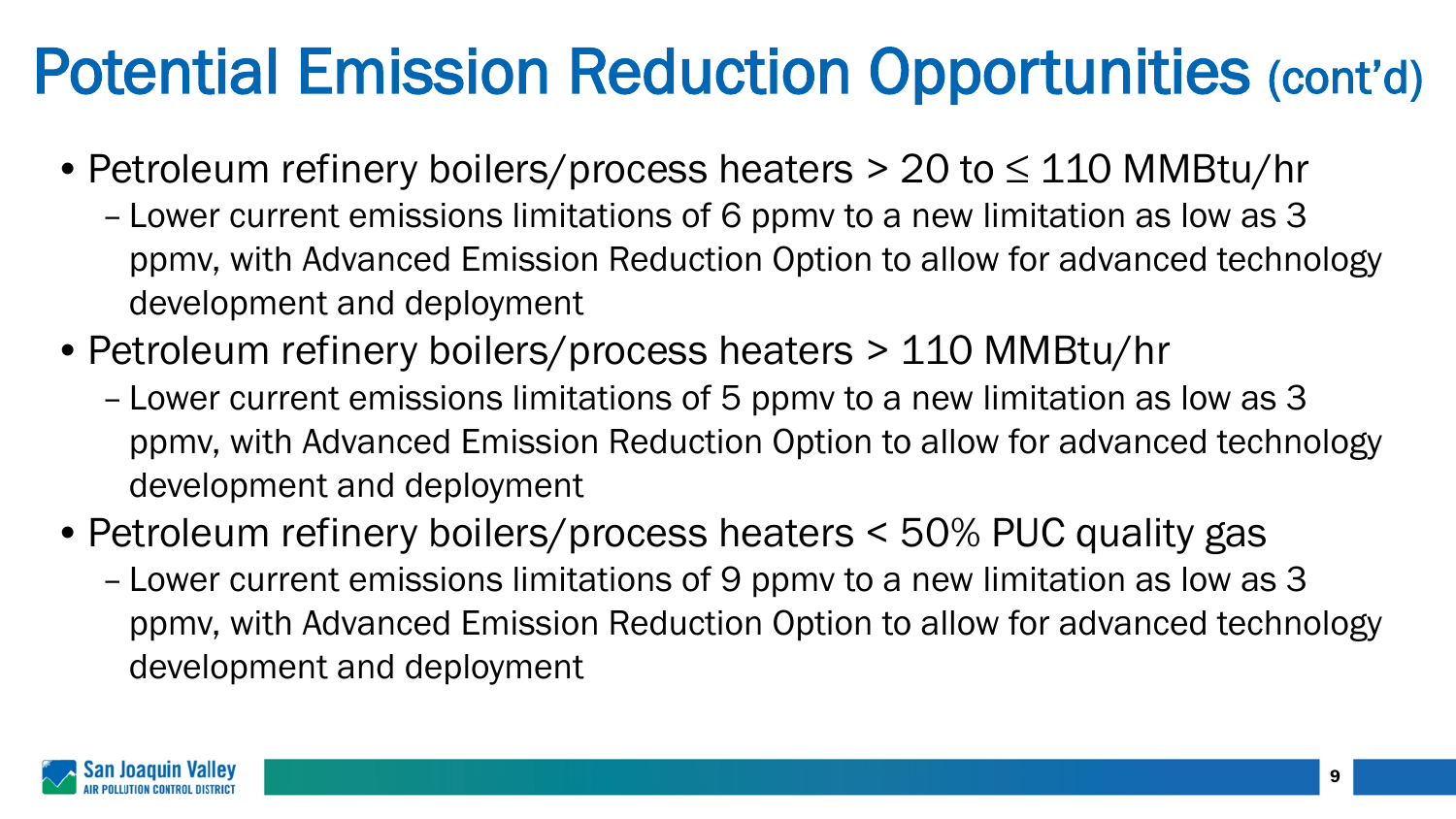#### Timeline for Rule Amendment Process

| <b>Public Process</b><br><b>Begins</b> | <b>Action Date</b> | <b>Implementation</b><br><b>Begins</b> | Anticipated<br>Emission<br><b>Reductions</b> |
|----------------------------------------|--------------------|----------------------------------------|----------------------------------------------|
| 2019                                   | 2020               | 2024                                   | To be refined through<br>rulemaking process  |

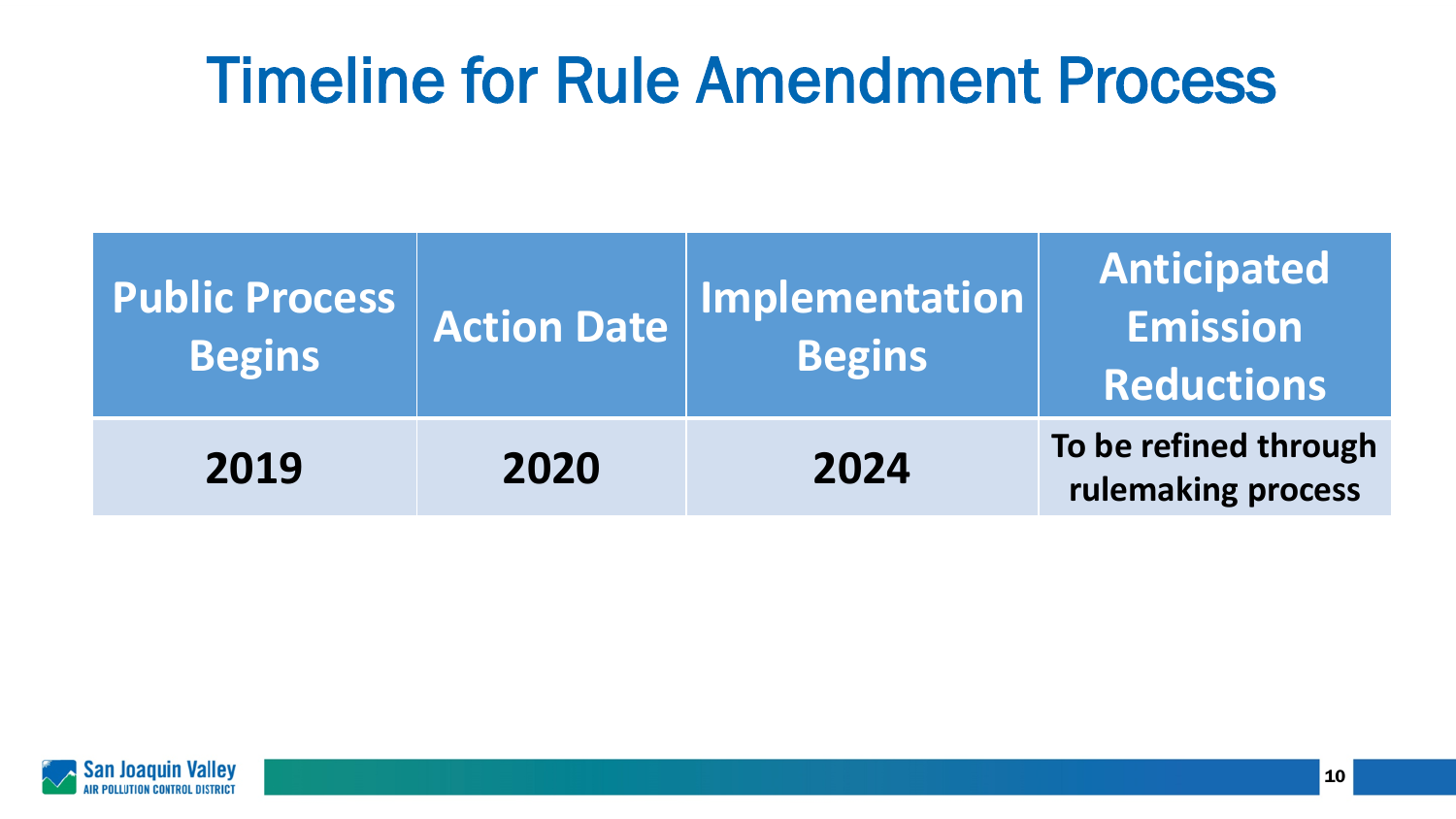## Socioeconomic Impact Analysis for Rule 4306 and Rule 4320

- Socioeconomic Impact Analysis will be conducted by independent consultant to analyze impacts of proposed regulation on Valley economy
- Recent Request for Proposals (RFP) to select consultant –RFP closed November 27, 2019
	- –District staff expect to select a consultant by end of 2019 –Analysis to begin Quarter 1, 2020
- Results of analysis to be publicly available and included with proposed rule amendment package

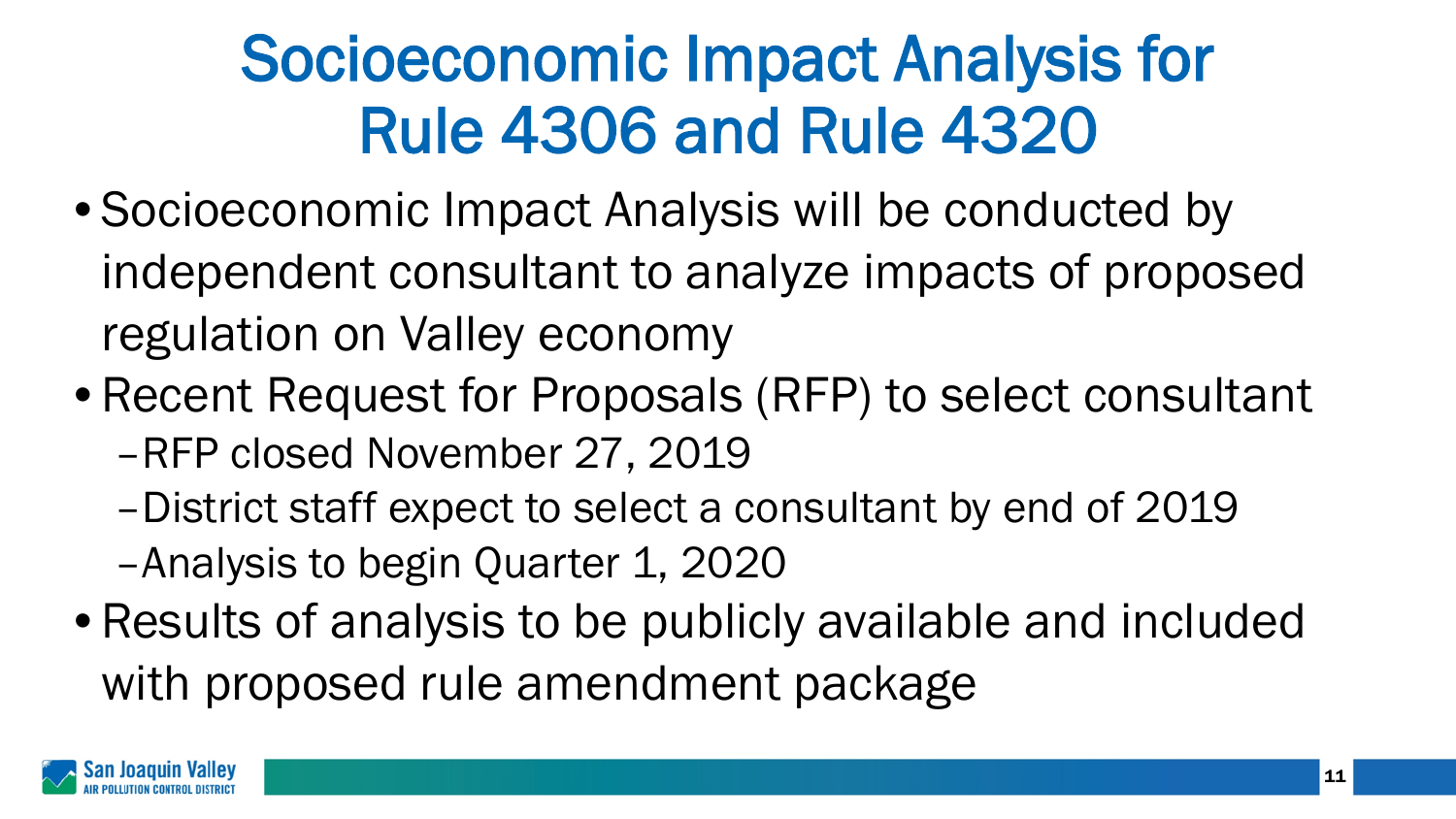### Next Steps: Public Engagement Process for Rule 4306 and Rule 4320 Amendments



Public Participation and Comment Invited throughout Process

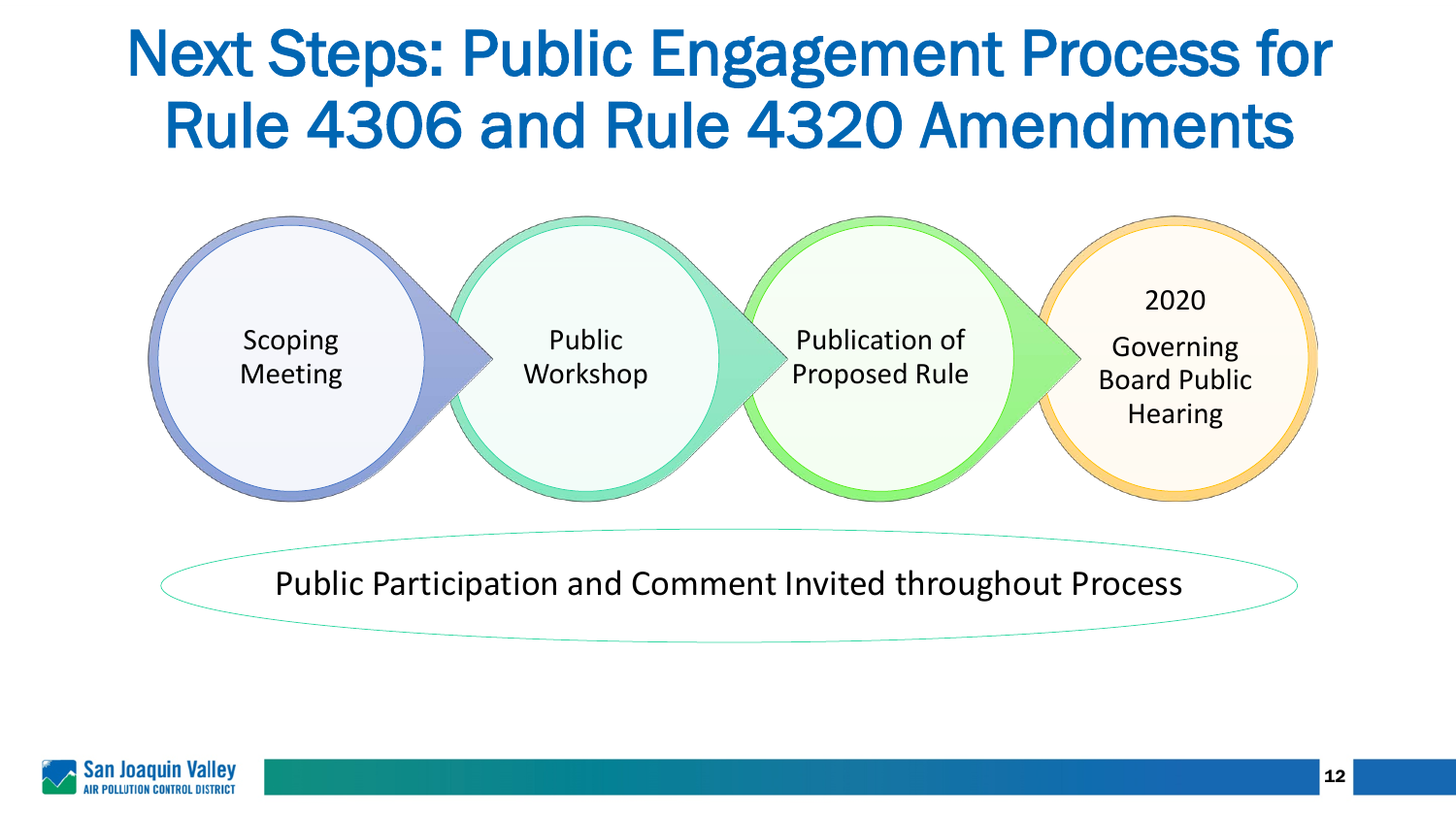### **Contact**

Contact: Ross Badertscher Mail: San Joaquin Valley APCD 1990 E. Gettysburg Ave Fresno, CA 93726 Phone: (559) 230-5812 Fax: (559) 230-6064 Email: [ross.badertscher@valleyair.org](mailto:ross.badertscher@valleyair.org) Listserv: [http://lists.valleyair.org/mailman/listinfo/](http://lists.valleyair.org/mailman/listinfo/boilers_and_heaters) boilers and heaters